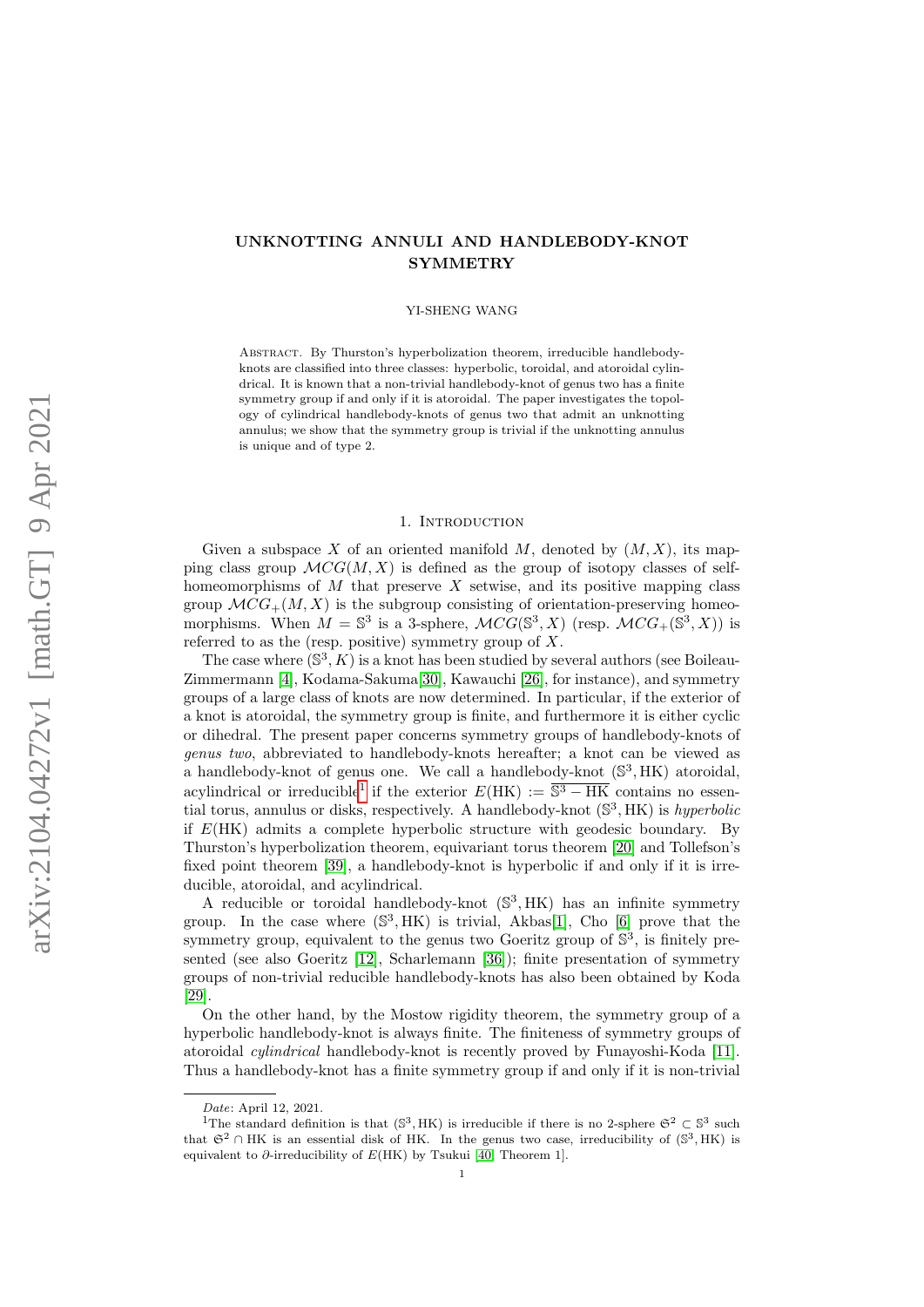and atoroidal [2](#page-1-0) . Contrary to the case of knots however, less is known about the structure of these finite symmetry groups.

The present work investigates the structure of symmetry groups of atoroidal cylindrical handlebody-knots. To state the results, we recall the classification of essential annuli in the exterior  $E(HK)$  of an irreducible atoroidal handlebody-knot (S 3 , HK) by Koda-Ozawa [\[28\]](#page-11-9). Such annuli are classified into four types by [\[28,](#page-11-9) Corollary 3.18], and the classification can be described in terms of the boundary of annuli [\[28,](#page-11-9) the proof of Theorem 3.3]: Let A be an essential annulus in  $E(HK)$ . A is of type 2 if exactly one component of  $\partial A$  bounds a disk in HK. A is of type 3 if no component of ∂A bounds a disk in HK and there exists an essential disk in HK disjoint from  $\partial A$ ; a type 3 annulus can be further classified into two subtypes: A is of type 3-2 if the components of  $\partial A$  are parallel, and is of type 3-3 otherwise. A is of type 4 if ∂A does not bound disks in HK and no essential disks in HK disjoint from ∂A.

Recall from Koda [\[29\]](#page-11-6) an *unknotting* annulus A of  $(S^3, HK)$  is an annulus A  $\subset$  $E(HK)$  such that  $(\mathbb{S}^3, \overline{HK}_A)$  is a trivial handlebody-knot, where  $HK_A := HK \cup \mathfrak{N}(A)$ and  $\mathfrak{N}(A)$  is a regular neighborhood of A in  $E(HK)$ ; in other words,  $\partial HK_A$  induces a genus two Heegaard splitting of  $\mathbb{S}^3$ . The existence of unknotting annuli imposes topological constraints on  $(\mathbb{S}^3, HK)$ ; such constraints are investigated in Section [3,](#page-4-0) and the results therein are summarized in the following.

<span id="page-1-1"></span>**Theorem 1.1.** If A is an unknotting annulus of an irreducible handlebody-knot  $(S^3, HK)$ , then A is essential, and is either of type 2 or of type 3-3; furthermore, E(HK) is atoroidal.

Our next result concerns the symmetry group of a handlbody-knots  $(\mathbb{S}^3, HK)$ admitting a unique unknotting annulus A; that is, any other unknotting annulus of the same type is isotopic to A in  $E(HK)$ . Examples of handlebody knots admitting a unique unknotting annulus include infinite families of handlebody-knots in Motto [\[33\]](#page-11-10), Lee-Lee [\[31\]](#page-11-11), and Koda [\[29,](#page-11-6) Example 3].

<span id="page-1-2"></span>Theorem 1.2. An irreducible handlebody-knot admitting a unique unknotting annulus of type 2 has a trivial symmetry group.

Corollary 1.3. An irreducible handlebody-knot admitting a unique unknotting annulus of type 2 is chiral.

Detecting chirality of handlebody knots is in general a challenging task; several methods are employed (e.g. Motte [\[33\]](#page-11-10), Lee-Lee [\[31\]](#page-11-11), Ishii-Iwakiri [\[21\]](#page-11-12), Ishii-Iwakiri-Jang-Oshiro [\[22\]](#page-11-13), Ishii-Kishimoto-Ozawa [\[24\]](#page-11-14)) to determine the chirality of handlebody knots in the Ishii-Kishimoto-Moriuchi-Suzuki knot table [\[23\]](#page-11-15).

Theorem [1.1](#page-1-1) can be obtained by standard 3-manifold techniques, and classification of knot tunnels of a trefoil knot, whereas Theorem [1.2](#page-1-2) relies on results on knot-tunnels-preserving homeomorphisms by Cho-McCullough [\[7\]](#page-10-3), and finiteness theorems on symmetry group of spatial graphs and handlebody-knots in Cho-Koda [\[8\]](#page-10-4) and Funayoshi-Koda [\[11\]](#page-11-7). We also make use of mapping class groups of surfaces (see Farb-Margalit  $[10]$ ,  $\ddot{O}z$ gür-Şahin  $[34]$ ), and homotopy types of embedding spaces of subpolyhedra in a surface as discussed in Yagasaki [\[41\]](#page-11-17), [\[42\]](#page-11-18).

# 2. Preliminaries

In this section we fix the convention, and recall some results in [\[8\]](#page-10-4), [\[7\]](#page-10-3), [\[29\]](#page-11-6), [\[41\]](#page-11-17), [\[42\]](#page-11-18) needed in subsequent sections.

<span id="page-1-0"></span><sup>&</sup>lt;sup>2</sup>In the genus two case, non-triviality and atoroidality imply irreducibility.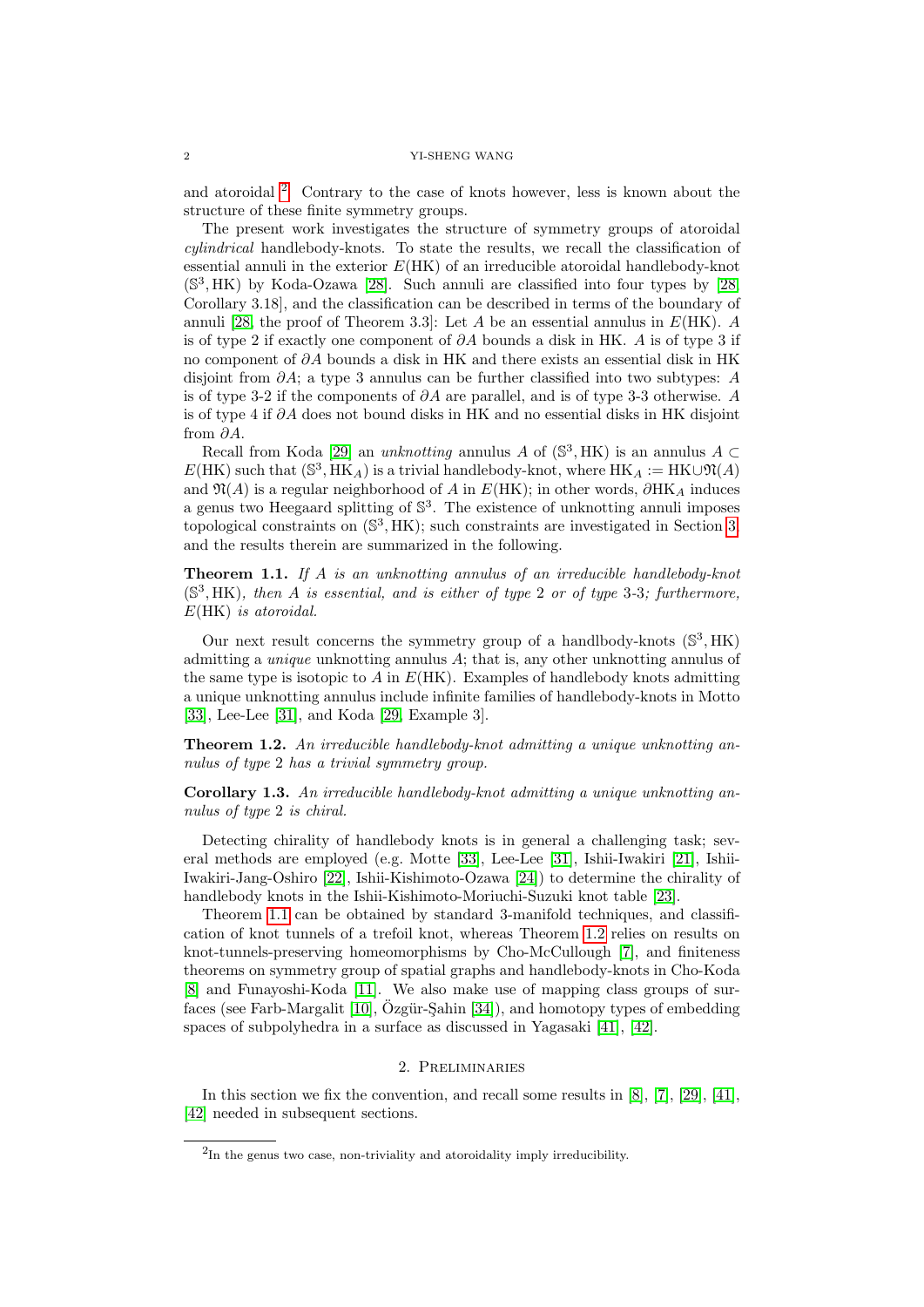Throughout the paper, we work in the piecewise linear category, given subpolyhedra  $X_1, \dots, X_n$  of a manifold M, the space of self-homeomorphisms of M preserving  $X_i$ ,  $i = 1, \dots, n$ , setwise (resp. pointwise) is denoted by

 $\mathcal{H}omeo(M, X_1, \cdots, X_n)$  (resp.  $\mathcal{H}omeo(M, \text{rel } X_1, \cdots, X_n)$ ),

and the mapping class group of  $(M, X_1, \dots, X_n)$  is defined as

$$
\mathcal{MCG}(M, X_1, \cdots, X_n) := \pi_0(\mathcal{H}omeo(M, X_1, \cdots, X_n))
$$
  
(resp. 
$$
\mathcal{M}CG(M, \text{rel } X_1, \cdots, X_n) := \pi_0(\mathcal{H}omeo(M, \text{rel } X_1, \cdots, X_n)) ).
$$

The "+" subscript is added when considering the subspace or the subgroup consisting of orientation-preserving homeomorphisms

$$
\mathcal{H}omeo_{+}(M, X_{1}, \cdots, X_{n}) \quad \text{(resp. } \mathcal{H}omeo_{+}(M, \text{rel } X_{1}, \cdots, X_{n}) \text{ )}
$$
\n
$$
\mathcal{M}CG_{+}(M, X_{1}, \cdots, X_{n}) \quad \text{(resp. } \mathcal{M}CG_{+}(M, \text{rel } X_{1}, \cdots, X_{n})).
$$

If f is a self-homeomorphism of  $(M, X_1, \dots, X_n)$ , we denote by [f] the mapping class it represents.

Given a subpolyhedron X of M,  $\mathring{X}$  denotes the interior of X, and  $\mathfrak{N}(X;M)$ a regular neighborhood of X in M, or simply  $\mathfrak{N}(X)$  when M is clear from the context. The exterior  $E(X)$  of X in M is the the complement  $\mathfrak{N}(X;M)$  if X has codimension greater than zero, and is the closure of  $M-X$  otherwise. Submanifolds of a manifold  $M$  are understood to be proper except in some obvious case where submanifolds are in  $\partial M$ , and intersection of two submanifolds are assumed to be transverse. A surface in a three-manifold is essential if it is non-boundary parallel, incompressible, and  $\partial$ -incompressible.

<span id="page-2-0"></span>Lemma 2.1 ([\[7,](#page-10-3) Corollary 11.3, Theorem 16.2]). Let  $\Gamma$  be the union of a tunnel number one knot K or link L and a tunnel  $\tau$ , and  $f \in \mathcal{H}omeo(\mathbb{S}^3,\Gamma)$ . Then

- If  $f \in \mathcal{H}omeo_+(\mathbb{S}^3,\Gamma)$  swaps two arcs of K, then K is trivial or  $\tau$  is the upper or lower tunnel of a two-bridge knot K.
- If  $f \notin \mathcal{H}omeo_+(\mathbb{S}^3,\Gamma)$ , then  $\tau$  is the tunnel of either a trivial knot K, or a trivial link or Hopf link L.

Assume X is a subpolyhedron of a surface  $\Sigma$  of genus two. We denote by  $\mathcal{E}mb(X,\Sigma)$ <sub>0</sub> (resp.  $\mathcal{H}omeo(X)$ <sub>0</sub>) the component of the space of embeddings of X in  $M$  (resp. self-homeomorphisms of  $X$ ) containing the inclusion (resp. identity). Let

$$
r: \mathcal{H}omeo_+(\Sigma, X) \to \mathcal{H}omeo_+(X)
$$
 and  $r: \mathcal{H}omeo_+(\Sigma) \to \mathcal{E}mb(X, \Sigma)$ 

be the restriction maps, which are Serre fibrations [\[18\]](#page-11-19), [\[14\]](#page-11-20).

<span id="page-2-1"></span>**Lemma 2.2** ([\[42\]](#page-11-18),[\[41\]](#page-11-17)). If  $\pi_1(X)$  is non-cyclic, then  $\mathcal{E}mb(X, \Sigma)$ <sub>0</sub> is contractible. If  $X$  is a finite union of circles, then the natural homomorphism

$$
\pi_0(r^{-1}(\mathcal{H}omeo_+(X)_0)) \to \pi_0(r^{-1}(\mathcal{E}mb(X,\Sigma)_0))
$$

is an isomorphism.

Proof. The first statement is a special case in [\[42,](#page-11-18) Theorem 1.2]. To see the second statement, we note that by [\[42,](#page-11-18) the proof of Theorem 1.2] and the Serre fibration [\[41\]](#page-11-17)

$$
\mathcal{E}mb(S^1,\Sigma)_0 \to \mathcal{E}mb(X,\Sigma)_0 \to \mathcal{E}mb(X',\Sigma)_0
$$

where  $X = S^1 \cup X'$ , the natural map

$$
\mathcal{H}omeo_{+}(X)_{0}\to \mathcal{E}mb(X,\Sigma)_{0}
$$

is a homotopy equivalence. The assertion then follows from the map of Serre fibrations.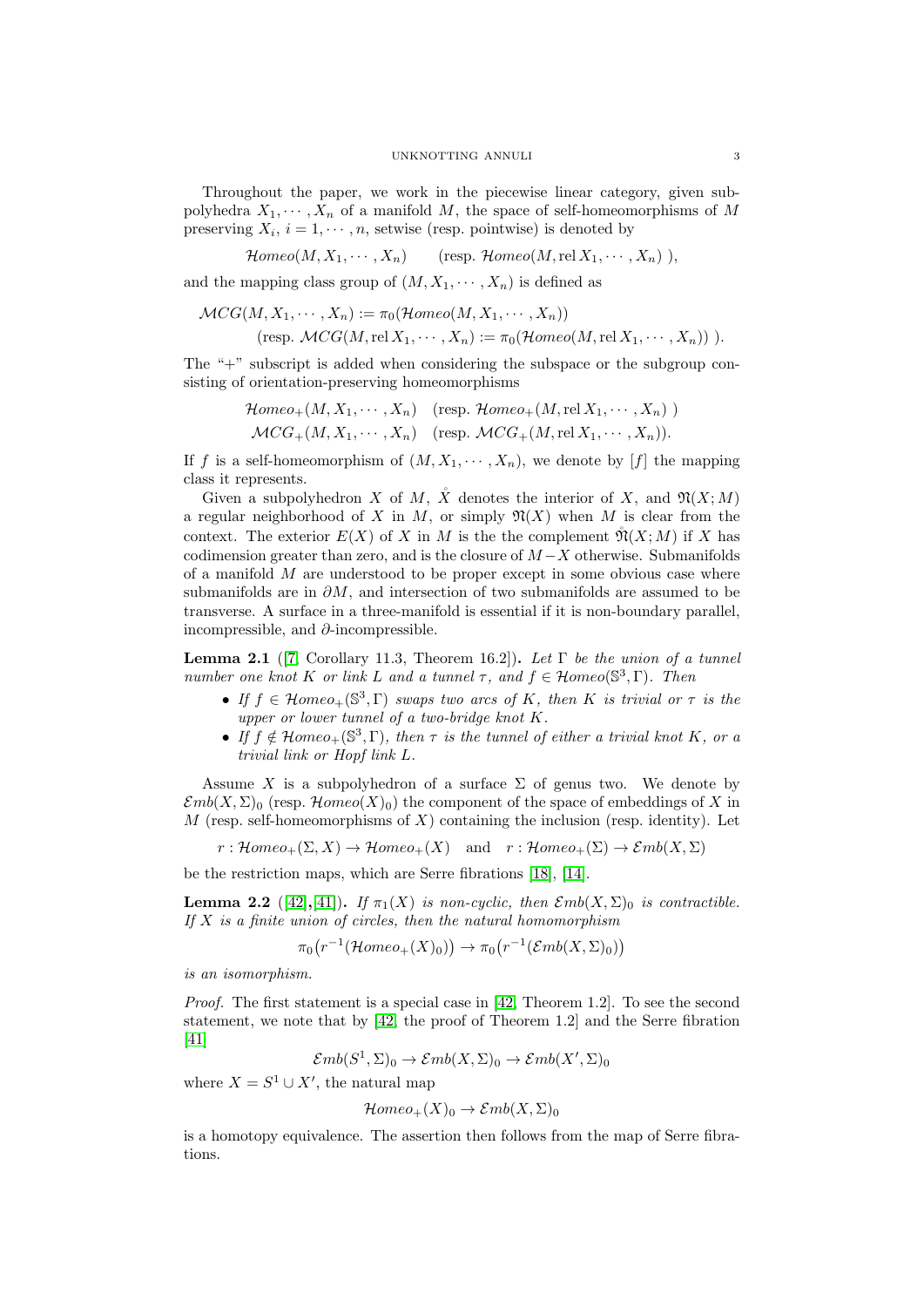$$
\mathcal{H}omeo_{+}(\Sigma, \text{rel } X) \longrightarrow r^{-1}(\mathcal{H}omeo_{+}(\Sigma)_{0}) \longrightarrow \mathcal{H}omeo_{+}(X)_{0}
$$
\n
$$
\downarrow \qquad \qquad \downarrow \qquad \qquad \downarrow
$$
\n
$$
\mathcal{H}omeo_{+}(\Sigma, \text{rel } X) \longrightarrow r^{-1}(\mathcal{E}mb(X, \Sigma)_{0}) \longrightarrow \mathcal{E}mb(X, \Sigma)_{0}
$$

 $\Box$ 

A meridian system  $D$  of a handlebody  $H$  is a set of disjoint, non-parallel, meridian disks  $\{D_1, \dots, D_n\}$  in H such that the exterior of  $\cup_{i=1}^n D_i$  consists of only [3](#page-3-0)-balls. Every meridian system determines a trivalent spine of  $H$  [\[25\]](#page-11-21)<sup>3</sup>. In particular, given a handlebody-knot  $(\mathbb{S}^3, HK)$  and a meridian system  $\{D_1, D_2, D_3\}$  of HK, the induced spine is either a spatial  $\theta$ -curve or handcuff graph. Given a spatial graph  $(\mathbb{S}^3, \Gamma)$ , TSG( $\mathbb{S}^3, \Gamma$ ) denotes the topological symmetry group [\[38\]](#page-11-22), which is the image of  $\mathcal{M}CG(\mathbb{S}^3,\Gamma)$  in  $\mathcal{M}CG(\Gamma)$ ; note that if  $\Gamma$  is a handcuff graph,  $\mathcal{M}CG(\Gamma)$ is the dihedral group  $D_4$ .

The next two lemmas follow from the Alexander trick and [\[13\]](#page-11-23), [\[15,](#page-11-24) Section 2], [\[16,](#page-11-25) Theorem 1] (see also [\[8,](#page-10-4) Section 2],[\[29,](#page-11-6) Section 2]).

<span id="page-3-6"></span>**Lemma 2.3.** Given a handlebody-knot  $(\mathbb{S}^3, HK)$ , let  $\{D_1, D_2, D_3\}$  be a meridian system of HK, and  $\Gamma$  the induced spatial graph. Then

• the natural homomorphism

$$
\mathcal{M}CG(\mathbb{S}^3, \text{HK}, D_1 \cup D_2 \cup D_3) \to \mathcal{M}CG(\mathbb{S}^3, \text{HK})
$$

is injective;

• the natural homomorphism give by the Alexander trick

$$
\mathcal{M}CG(\mathbb{S}^3, \text{HK}, D_1 \cup D_2 \cup D_3) \xrightarrow{\sim} \mathcal{M}CG(\mathbb{S}^3, \Gamma)
$$

is an isomorphism.

<span id="page-3-4"></span>**Lemma 2.4.** Given a handlebody-knot  $(\mathbb{S}^3, HK)$  and an essential annulus A in  $E(HK)$ , the natural homomorphism

$$
\mathcal{M}CG(\mathbb{S}^3, \text{HK}, A) \to \mathcal{M}CG(\mathbb{S}^3, \text{HK})
$$

is injective.

The next lemma is a direct consequence of [\[29,](#page-11-6) Theorems 2.5 and 3.2].

<span id="page-3-5"></span>**Lemma 2.5.** If  $\Gamma$  is a spine of an irreducible atoroidal handlebody-knot HK, then  $\mathcal{M}CG(\mathbb{S}^3,\Gamma) \simeq \mathrm{TSG}(\mathbb{S}^3,\Gamma) < \mathcal{D}_4.$ 

The next theorem, strengthening the finiteness result in  $[29,$  Theorem [4](#page-3-1).4 $]$ <sup>4</sup>, follows from [\[11\]](#page-11-7).

<span id="page-3-3"></span>**Theorem 2.6** ([\[11\]](#page-11-7)). The symmetry group of an atoroidal cylindrical handlebodyknot is finite.

*Remark* 2.1. <sup>[5](#page-3-2)</sup> [\[11,](#page-11-7) the proof of Theorem 4.3] shows that every element in the symmetry group of an atoroidal cylindrical handlebody-knot is of finite order. Theorem [2.6](#page-3-3) then follows from the injections [\[8\]](#page-10-4), [\[15\]](#page-11-24)

$$
\mathcal{M}CG(\mathbb{S}^3, \text{HK}) \to \mathcal{M}CG(\text{HK}) \to \mathcal{M}CG(\partial \text{HK})
$$

and  $\mathcal{M}CG(\partial \text{HK})$  being virtually torsion free [\[2\]](#page-10-6).

<span id="page-3-0"></span> $3$ The definition here is more restrictive than the one in [\[25\]](#page-11-21).

<span id="page-3-2"></span><span id="page-3-1"></span><sup>4</sup>which is sufficient for the present work.

 $5$ The author thanks Yuya Koda for explaining to him the work in [\[11\]](#page-11-7) and how Theorem [2.6](#page-3-3) is derived therefrom.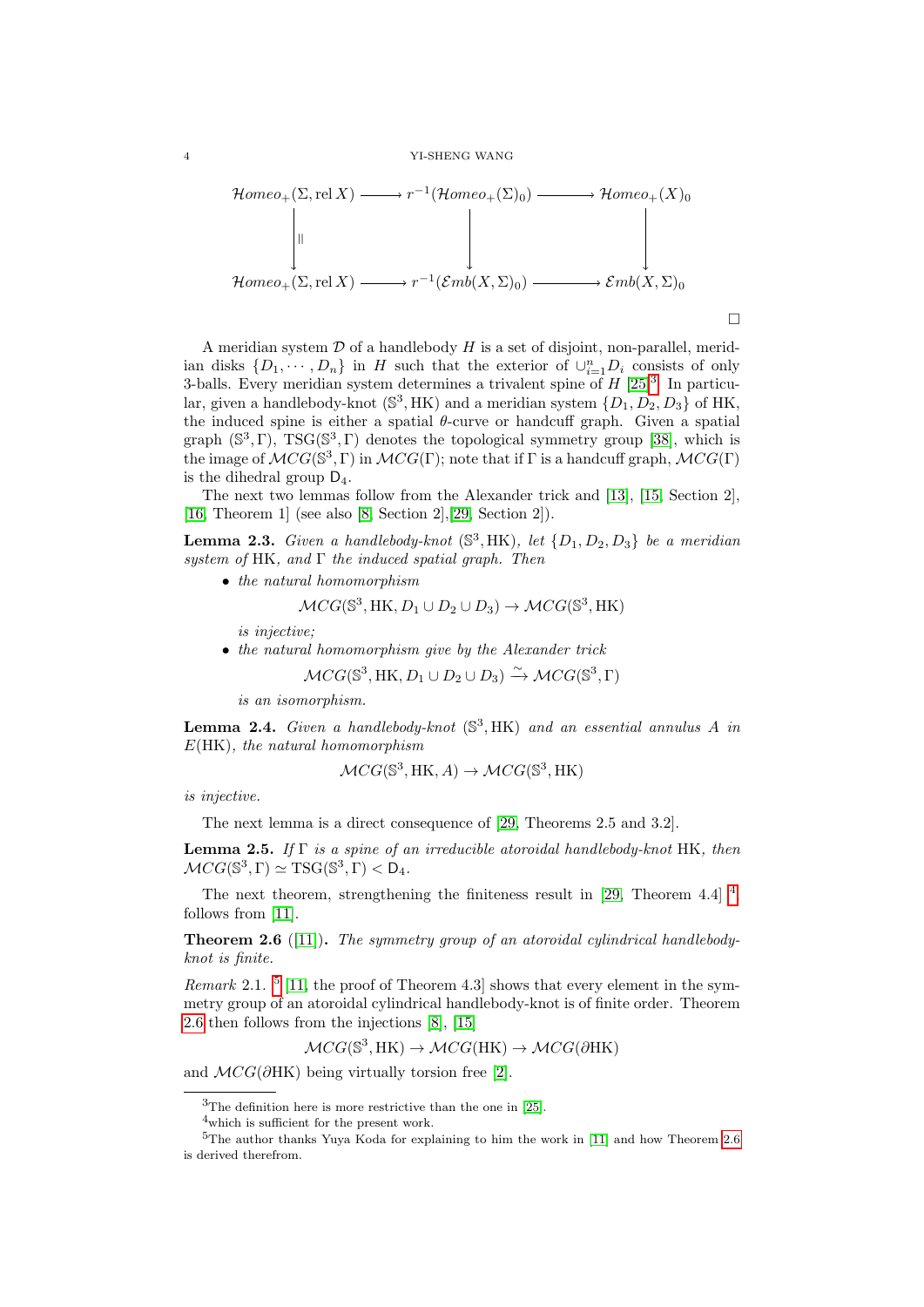We now review some properties of the mapping class group of a four-timespunctured sphere  $S_{0,4}$ . Up to change of basis, the mapping class group  $\mathcal{M}CG(S_{0,4})$ (resp.  $\mathcal{M}CG_{+}(S_{0,4})$ ) is canonically isomorphic to

<span id="page-4-1"></span>
$$
\mathrm{PGL}(2,\mathbb{Z}) \ltimes (\mathbb{Z}_2 \times \mathbb{Z}_2) \quad (\text{resp.} \ \mathrm{PSL}(2,\mathbb{Z}) \ltimes (\mathbb{Z}_2 \times \mathbb{Z}_2)) \tag{2.1}
$$

via the homomorphisms

$$
\mathrm{PGL}(2,\mathbb{Z}) \to \mathcal{M}CG(S_{0.4}) \quad (\text{resp.} \ \mathrm{PSL}(2,\mathbb{Z}) \to \mathcal{M}CG_+(S_{0,4}) )
$$

given by linear homomorphisms [\[10,](#page-10-5) Section 2.2.5], where the factor  $\mathbb{Z}_2\times\mathbb{Z}_2$  in [\(2.1\)](#page-4-1) corresponds to the four hyperelliptic involutions.

On the other hand, it is known [\[9\]](#page-10-7), [\[34\]](#page-11-16) that every element of order 2 in  $PGL(2,\mathbb{Z})$ is conjugate to one of the matrices:

<span id="page-4-2"></span>
$$
\begin{bmatrix} -1 & 0 \\ 0 & 1 \end{bmatrix} \quad \begin{bmatrix} 0 & 1 \\ 1 & 0 \end{bmatrix} \quad \begin{bmatrix} 0 & -1 \\ 1 & 0 \end{bmatrix} . \tag{2.2}
$$

The first two matrices correspond to reflection across the plane containing all punctures and two punctures, respectively, while the third matrix corresponds to a rotation by  $\pi$  with two punctures on the axis of rotation. Similarly, we have every element of order 2 in  $PSL(2, \mathbb{Z})$  is conjugate to  $\begin{bmatrix} 0 & -1 \\ 1 & 0 \end{bmatrix}$  (see [\[10,](#page-10-5) Chapter 7]).

Denote by  $\sigma$  the composition

$$
\mathcal{M}CG(S_{0,4}) \to S_4 \to \mathbb{Z}_2
$$

induced by even and odd permutations on punctures of  $S_{0,4}$ , where  $\mathsf{S}_4$  is the permutation group on four punctures. An element  $x \in \mathcal{MCG}(S_{0,4})$  is even if  $\sigma(x) = 0$ , and is *odd* if  $\sigma(x) = 1$ . For instance, only the first matrix in [\(2.2\)](#page-4-2) is even. We call a partition P of punctures of  $S_{0,4}$  a grouping if each part of P contains two punctures. There are three possible groupings. A grouping  $P$  is realized by a loop  $l$  ⊂  $S_{0,4}$  if l separates one part of  $P$  from the other.

<span id="page-4-4"></span>**Lemma 2.7.** Let  $[f] \in MCG(S_{0,4})$  be even and of order 2.

- (1) If  $[f] \in MCG_+(S_{0,4})$ , then f can be isotoped such that, for any grouping P, f preserves a loop realizing it.
- (2) If  $[f] \notin MCG_+(S_{0,4})$ , then f can be isotoped such that only one grouping cannot be realized by loops preserved by f.

*Proof.* If  $[f] \in \mathcal{M}CG_+(S_{0,4})$ , then  $[f]$  is conjugate to

$$
(id, x) \in PSL(2, \mathbb{Z}) \ltimes (\mathbb{Z}_2 \times \mathbb{Z}_2),
$$

namely, a hyperellptic involution, which preserves loops realizing all three groupings. If  $[f] \notin MCG_+(S_{0,4}),$  then  $[f]$  is conjugate to

$$
\left(\begin{bmatrix} -1 & 0 \\ 0 & 1 \end{bmatrix}, x\right) \in \mathrm{PGL}(2, \mathbb{Z}) \ltimes \left(\mathbb{Z}_2 \times \mathbb{Z}_2\right),
$$

that is, the composition of a hyperellptic involution and a reflection across the plane containing all punctures, which preserves loops realizing all but one grouping.  $\Box$ 

# 3. Unknotting annuli

<span id="page-4-0"></span>From now on we let  $(S^3, HK)$  be an *irreducible* handlebody-knot, and A an annulus in  $E(HK)$ . Recall that  $HK_A = HK \cup \mathfrak{N}(A; E(HK))$ .

<span id="page-4-3"></span>**Lemma 3.1** (Essentiality). If  $HK_A$  is a handlebody, then A is essential in  $E(HK)$ .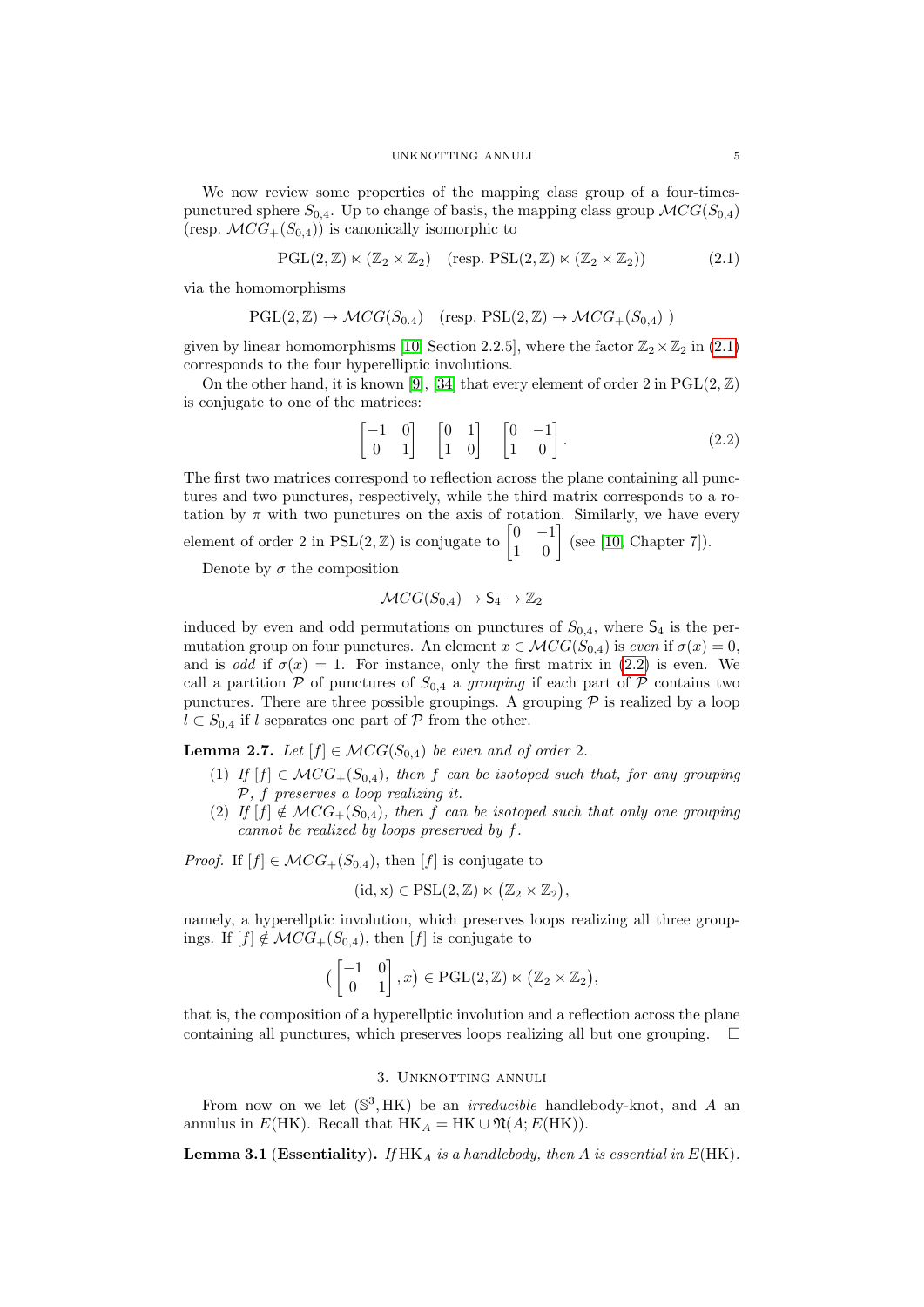Proof. Observe first that A cannot be boundary-parallel, for otherwise, the boundary  $\partial H K_A$  would be non-connected. For the same reason, at least one component of  $\partial A$  is non-separating and hence essential in  $\partial HK$ . Particularly, if A is compressible. then  $E(HK)$  is  $\partial$ -reducible, contradicting the irreducibility of  $(\mathbb{S}^3, HK)$ .

Suppose A is  $\partial$ -compressible, and D is a compressing disk. Then the boundary of a regular neighborhood  $\mathfrak{N}(A\cup D; E(HK))$  of  $A\cup D$  consists of an annulus parallel to A and a disk D' in  $E(HK)$ . Since  $(S^3, HK)$  is irreducible,  $\partial D'$  bounds a disk in  $\partial H K$ . This implies A is either boundary parallel or compressible, but neither can happen.

<span id="page-5-1"></span>**Lemma 3.2** (Types of Annuli). If  $HK_A$  is a handlebody, then A is either of type 2 or of type 3-3.

*Proof.* Note first that, since HK<sub>A</sub> is a handlebody, at most one component of  $\partial A$ bounds a disk in HK; also by Lemma [3.1,](#page-4-3) A is essential.

Let  $C \subset A$  be an essential circle in A, and denote by  $A^{\perp}$  the annulus  $C \times I \subset$  $A \times I \simeq \mathfrak{N}(A; E(HK))$ , where I is an interval.  $A^{\perp}$  is a non-separating annulus in the handlebody HK<sub>A</sub>, so it is compressible, or  $\partial$ -compressible, or both in HK<sub>A</sub> by [\[5,](#page-10-8) Lemma 9], [\[17,](#page-11-26) Lemma 2.4].

If  $A^{\perp}$  is compressible in HK<sub>A</sub>, exactly one component of ∂A bounds a meridian disk in HK since A is essential. This implies A is of type 2. If  $A^{\perp}$  is incompressible, then it is necessarily  $\partial$ -compressible. Compressing  $A^{\perp}$  with a compressing disk  $D'$ , we obtain a non-separating disk D in HK<sub>A</sub> disjoint from A. In particular,  $A^{\perp}$  can be obtained by the boundary of a regular neighborhood of the union of  $D$  and an arc  $\alpha \subset \partial H K_A$  transverse to D' and connecting to the same side of D.

<span id="page-5-0"></span>Since  $A^{\perp}$  is incompressible in HK<sub>A</sub>, it is also incompressible in the solid torus  $V = HK_A - \tilde{\mathfrak{N}}(D; HK_A)$ , and therefore  $A^{\perp}$  separates V into two solid tori  $V_+, V_$ with two disk components  $D_{\pm} = \partial \mathfrak{N}(D) - \partial H K$  in  $V_{\pm}$  (Fig. [3.1\)](#page-5-0) and the core of  $A^{\perp}$  some multiples of longitudes of  $V_{+}$  and  $V_{-}$ , respectively. This implies A is of type 3-3.  $\Box$ 



FIGURE 3.1.  $D_{\pm}$ ,  $\alpha$  and  $A^{\perp}$ .

<span id="page-5-2"></span>**Theorem 3.3.** If A is unknotting, then  $(\mathbb{S}^3, HK)$  is atoroidal.

*Proof.* We prove by contradiction. Suppose T is an incompressible torus in  $E(HK)$ such that  $#A \cap T$  is minimized. By Lemma [3.1,](#page-4-3) A is essential, so every component of  $A \cap T$  is essential in A and T. Since HK<sub>A</sub> is atoroidal and  $T \cap HK = \emptyset$ ,  $\#T \cap A$ is a positive even number. And by Proposition [3.2,](#page-5-1)  $\tilde{A}$  is either of type 2 or of type 3-3.

**Case 1:** A is of type 2. Let  $B \subset T$  be an annulus with  $B \cap A = \partial B$ , and  $B' \subset A$ be the annulus cut off by  $\partial B$  (Fig. [3.2a\)](#page-6-0). Push  $B \cup B'$  slightly away from HK, we obtain a torus  $T_B \subset E(HK_A)$ . Let V be the closure of the component of  $\mathbb{S}^3 - T_B$ with  $V \cap HK = \emptyset$ . Then HK<sub>A</sub> being atoroidal implies that V is a solid torus. Since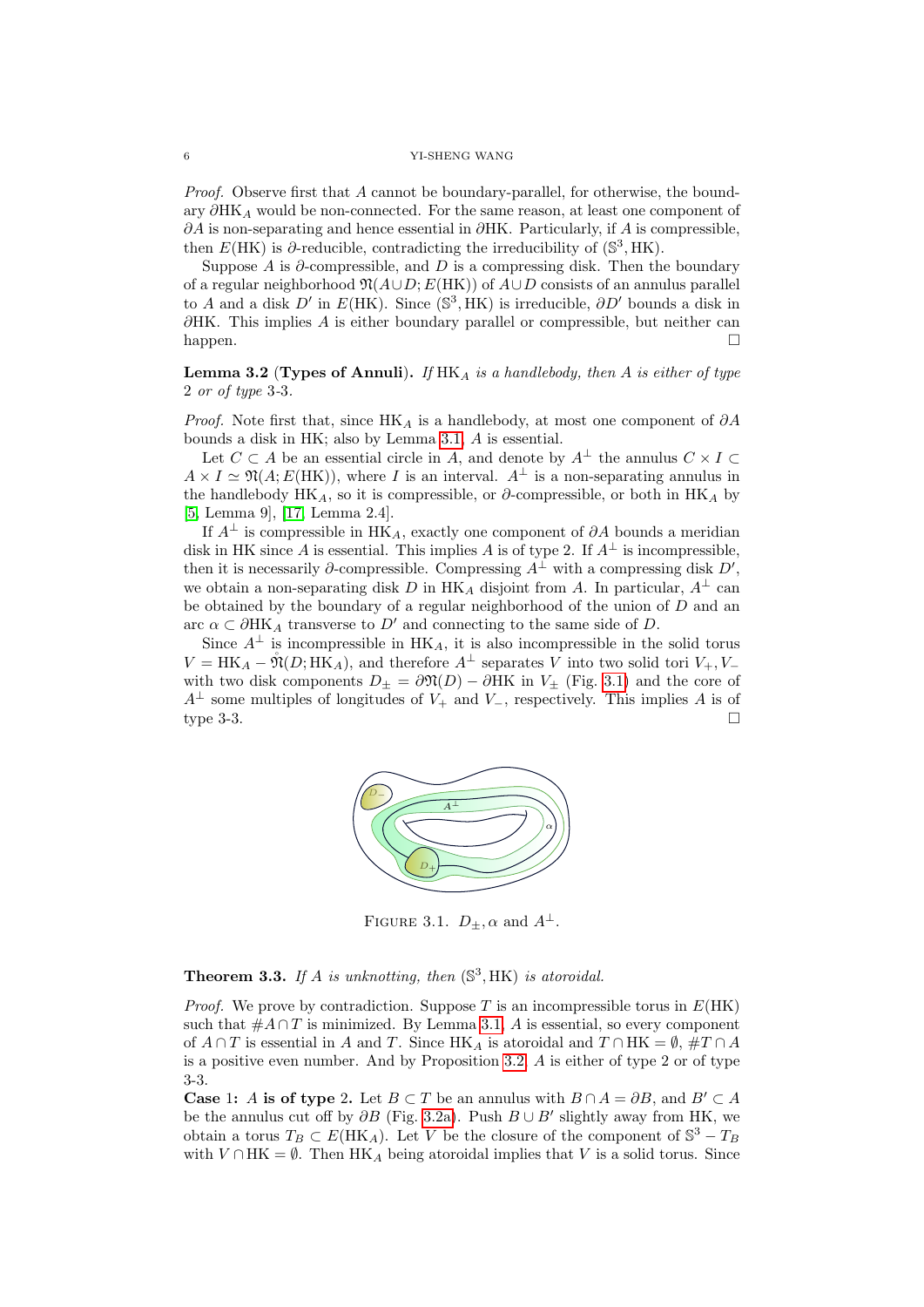<span id="page-6-0"></span>

(a) Type 2 annulus A.

(b) Type 3-3 annulus A with  $A \cap T$  meridional.

FIGURE 3.2. Schematic diagrams (Types 2 and 3-3).

A is of type 2,  $\partial B'$  bounds a disk in  $\mathbb{S}^3 - \mathring{V}$ . Therefore the core of  $B'$  is a longitude of  $V$ , and hence

$$
\pi_1(B') \to \pi_1(V)
$$

is an isomorphism. In particular,  $B'$  is parallel to  $B$  through  $V$ , so one can isotope A to decrease  $\#A \cap T$ , a contradiction.

Case 2: A is of type 3-3. Let  $U \supset HK$  be the solid torus bounded by T.

Subcase 2*i*:  $T \cap A \subset U$  is meridional. There exists an annulus  $B \subset A$  with  $B \cap T = \partial B$  and  $B \not\subset U$ . Let  $B' \subset T$  be an annulus cut off by  $\partial B$  (Fig. [3.2b\)](#page-6-0). Let  $T_B$  be the union  $B \cup B'$ , and V be the component of  $\mathbb{S}^3 - T_B$  not containing HK. Since  $T_B$  has less intersection with A than T does, V is necessarily a solid torus. On the other hand, because  $T \cap A$  are meridional in  $\partial U$ , the core of B' is a longitude of V, and hence  $B', B$  are parallel through V. Isotoping T through V gives a contradiction to the minimality of  $#A \cap T$ .

Subcase 2ii:  $T \cap A \subset U$  is non-meridional. We first prove that  $#T \cap A$  is at most 2. If  $\#T \cap A > 2$ , then there is an annulus  $B \subset A$  with  $B \cap T = \partial B$  and  $B \subset U$ . Since  $\partial B \subset U$  is not meridional, B divides U into two solid tori  $U_1, U_2$ (Fig. [3.3a\)](#page-6-1), and the boundary of the one containing HK is an incompressible torus in  $E(HK)$  having less intersection with A, contradicting the minimality.

Suppose  $\#T \cap A = 2$ , and hence  $T \cap A$  cuts T into two annuli  $A_1, A_2$ . Denote by  $A_m \subset A$  the annulus with  $A_m \cap T = \partial A_m$ . Note that  $A_m$  is necessarily in  $E(U)$ . By the atoroidality of HK<sub>A</sub>, the components  $V_i$  bounded by  $A_m \cup A_i$ ,  $i = 1, 2,$ with HK  $\not\subset V_i$  are solid tori (Fig. [3.3b\)](#page-6-1). If one of  $A_m \to V_i$ ,  $i = 1$  or 2, induces an isomorphism on  $\pi_1$ . Then  $V_1 \cup V_2 = E(U)$ , is a solid torus, contradicting the incompressibility of  $T = \partial U$ . On the other hand, if neither of  $A_m \to V_i$ ,  $i = 1, 2$ ,

<span id="page-6-1"></span>

(b) Type 3-3 annulus A with  $#A \cap T = 2$ .

FIGURE 3.3. Schematic diagrams (Type 3-3).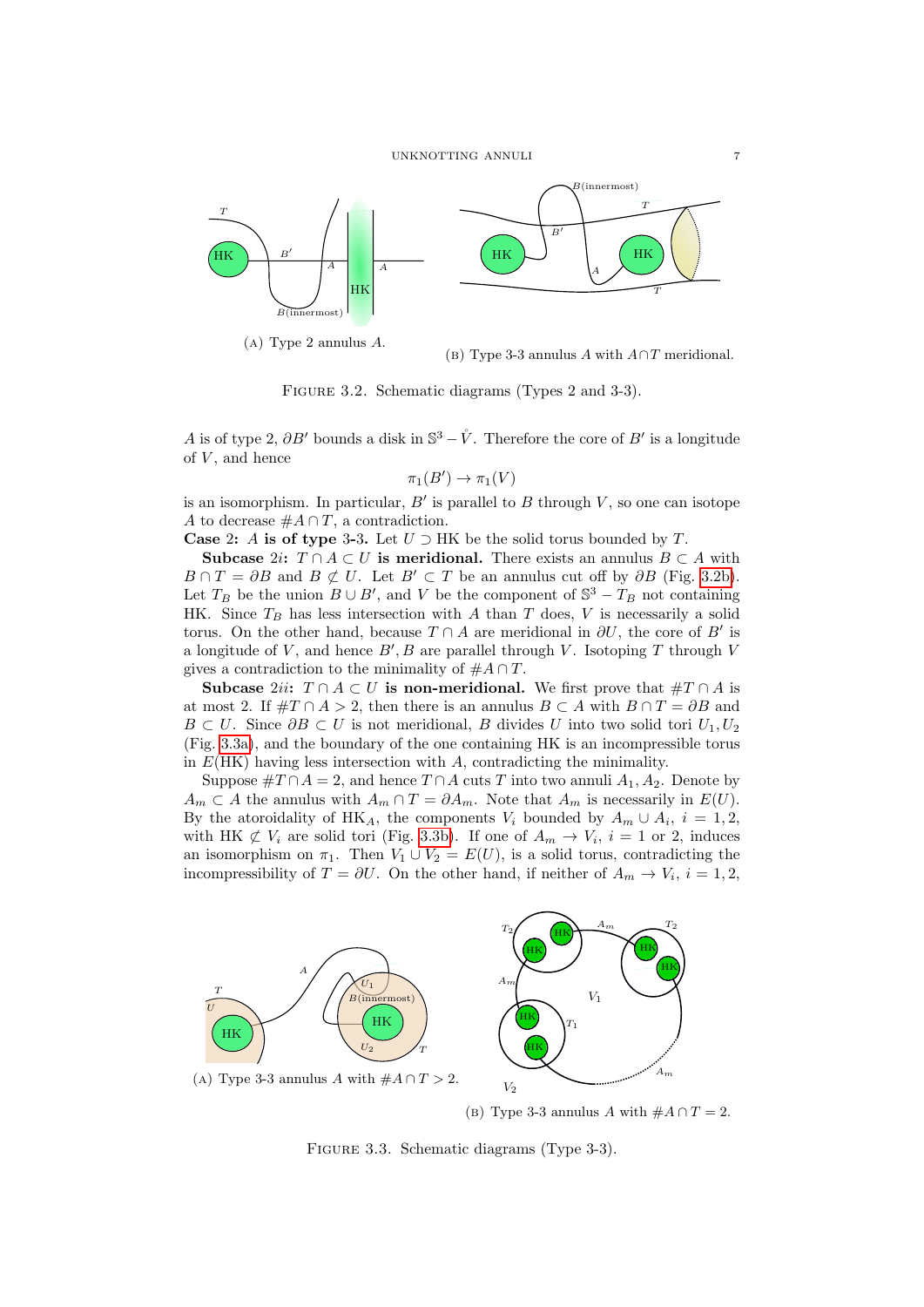induces an isomorphism on  $\pi_1$ , the core of U, and hence the core of  $A_m$ , is a torus knot by the classification of Seifert fiber structure of  $\mathbb{S}^3$  [\[37\]](#page-11-27). Therefore  $\mathrm{HK}_A$  can be identified with  $\mathfrak{N}(A_m; E(U)) \cup \mathfrak{N}(\gamma; U)$ , where  $\gamma$  is an arc in U with  $\partial \gamma \subset \partial A_m$ . Since HK<sub>A</sub> is trivial,  $\gamma$  can be viewed as a tunnel of a torus knot (the core of  $A_m$ ).

By the classification of tunnels of a torus knot [\[3\]](#page-10-9), [\[32\]](#page-11-28) (see also [\[7\]](#page-10-3)), there is  $f \in \mathcal{H}omeo(\mathbb{S}^3, \mathfrak{N}(A_m; E(U)))$  sending  $f(\gamma)$  to an arc t isotopic to an essential arc in  $A_1$  (or  $A_2$ ) in  $\mathcal{H}$ *omeo*(*U*, rel *U*). One can further isotope f such that it preserves A<sub>1</sub> with f still sending  $\gamma$  to t. Thus (S<sup>3</sup>, HK) can be identified with a regular neighborhood of the union of  $\partial A_m = \partial A_i$  and an essential arc of  $A_i$ ,  $i = 1$  or 2, in  $\mathbb{S}^3$ , which is reducible, however.

 $\Box$ 

## 4. Symmetry groups

**Definition 4.1.** ( $\mathbb{S}^3$ , HK) admits a unique unknotting annulus A if given another unknotting annulus A' of the same type, there exists a path  $F_t \in \mathcal{H}omeo(\mathbb{S}^3, \mathrm{HK})$ such that  $F_0 = id$  and  $F_1(A') = A$ .

If  $(\mathbb{S}^3, HK)$  admits a unique unknotting annulus A, there are isomorphisms

<span id="page-7-3"></span>
$$
\mathcal{M}CG(\mathbb{S}^3, \text{HK}, \mathfrak{N}(A)) \simeq \mathcal{M}CG(\mathbb{S}^3, \text{HK}, A) \xrightarrow{\sim} \mathcal{M}CG(\mathbb{S}^3, \text{HK})
$$
 (4.1)

by Lemma [2.4.](#page-3-4) Before restating the main result, we recall that essential annuli of type 2 can be divided into two subtypes [\[11\]](#page-11-7).

**Definition 4.2.** Let A be a type 2 unknotting annulus of  $(\mathbb{S}^3, HK)$ , and  $D \subset HK$ be a meridian disk bounded by a component of  $\partial A$ . Then A is of type 2-1 if D is separating, and is of type 2-2 otherwise.

**Theorem 4.1.** If  $(\mathbb{S}^3, HK)$  admits a unique unknotting annulus of type 2, then  $\mathcal{M}CG(\mathbb{S}^3,\mathrm{HK})=1.$ 

*Proof.* Case 1: A is of type 2-1. In this case, A determines a meridian system  ${D_1, D_2, D_3}$ , where  $D_3$  is a separating disk bounding a component  $\alpha_3$  of  $\partial A$ , and  $D_1, D_2$  are meridian disks of the two tori HK –  $\mathfrak{N}(D_3; {\rm HK})$ , respectively, one of which, say  $D_1$ , intersecting with the other component  $\alpha_1$  of  $\partial A$  at a single point (Fig. [4.1a\)](#page-8-0). Since A is unique,  $D_1, D_2, D_3$  are unique in HK up to isotopy, and therefore the injection

<span id="page-7-0"></span>
$$
\mathcal{M}CG(\mathbb{S}^3, \text{HK}, D_1 \cup D_2 \cup D_3) \to \mathcal{M}CG(\mathbb{S}^3, \text{HK})
$$
\n
$$
(4.2)
$$

is an isomorphism. On the other hand, by Lemma [2.5,](#page-3-5) if  $\Gamma$  is a spatial graph associated to the meridian system  $(D_1, D_2, D_3)$  of HK, then there are isomorphisms

<span id="page-7-1"></span>
$$
TSG(\mathbb{S}^3, \Gamma) \simeq \mathcal{M}CG(\mathbb{S}^3, \Gamma) \simeq \mathcal{M}CG(\mathbb{S}^3, \text{HK}, D_1 \cup D_2 \cup D_3) \tag{4.3}
$$

[\(4.2\)](#page-7-0) and [\(4.3\)](#page-7-1) together imply  $\mathcal{M}CG(\mathbb{S}^3, \mathrm{HK}) < \mathsf{D}_4$ .

Claim:  $MCG_+(\mathbb{S}^3, \mathrm{HK})$  is trivial.

Given  $f \in \mathcal{H}omeo_+(\mathbb{S}^3, \mathrm{HK})$ , it may be assumed that  $f \in \mathcal{H}omeo_+(\mathbb{S}^3, \mathrm{HK}, D_1 \cup$  $D_2 \cup D_3$  by [\(4.2\)](#page-7-0), and  $f(A) = A$  by the uniqueness of A. f does not permute  ${D_1, D_2, D_3}$ , and cannot reverse two sides of  $D_1$  and  $D_3$  since f is orientationpreserving. We may hence assume that f restricts to the identity on  $D_1$  and  $\alpha_1$ .

On the other hand, f might reverse two sides of  $D_2$ . By [\(4.2\)](#page-7-0), if f fixes two sides of  $D_2$ , then [f] is the identity in  $\mathcal{M}CG_+(\mathbb{S}^3, HK)$ , and if f reverses two sides of  $D_2$ , [f] is an element of order 2 in  $\mathcal{M}CG(\mathbb{S}^3, \mathrm{HK})$ .

Now suppose [f] is non-trivial in  $\mathcal{M}CG_+(\mathbb{S}^3, \mathrm{HK})$ . By Theorem [3.3](#page-5-2) and [\[8,](#page-10-4) Lemma 2.3],  $\mathcal{M}CG_{+}(E(HK), \partial E(HK))$  is trivial, and therefore the composition

<span id="page-7-2"></span>
$$
\mathcal{M}CG_+ (\mathbb{S}^3, \text{HK}) \to \mathcal{M}CG_+ (\text{HK}) \to \mathcal{M}CG_+ (\partial \text{HK}) \tag{4.4}
$$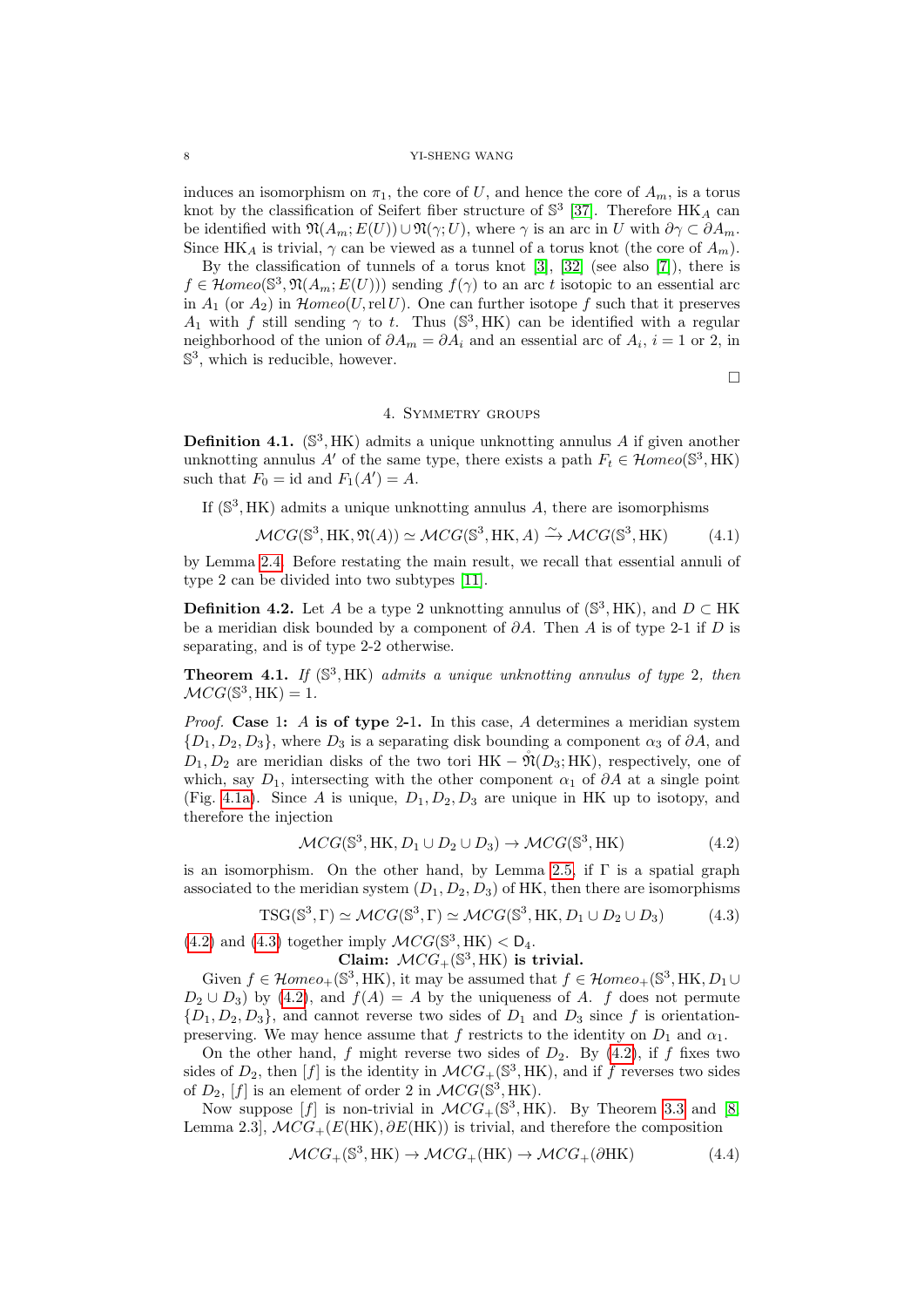is injective. In particular,  $[f]_{\partial HK}]$  is an element of order 2 in  $\mathcal{M}CG_+(\partial HK)$ . On the other hand, there is a Serre fibration

$$
\mathcal{H}omeo_{+}(\partial HK, rel\,\alpha_1 \cup \partial D_1) \to r^{-1}(\mathcal{E}mb(\alpha_1 \cup \partial D_1, \partial HK)_0)
$$

 $\stackrel{r}{\rightarrow} \mathcal{E}mb(\alpha_1 \cup \partial D_1, \partial \mathcal{H} \mathcal{K})_0$ 

derived from [\[41,](#page-11-17) Theorem 1.1], where  $r : \mathcal{H}omeo(\partial \mathcal{H} \mathcal{K}) \to \mathcal{E}mb(\alpha_1 \cup \partial D_1, \partial \mathcal{H} \mathcal{K})$ is the restriction map. Since  $\mathcal{E}mb(\alpha_1 \cup \partial D_1, \partial HK)_0$  is contractible [\[42\]](#page-11-18), the homomorphism

$$
\mathcal{M}CG_+(\partial\mathrm{HK}, \mathrm{rel}\,\alpha_1\cup\partial D_1)\to \mathcal{M}CG_+(\partial\mathrm{HK})
$$

is injective, and hence  $[f]_{\partial H\mathbf{K}}$  is an element of order 2 in

$$
\mathcal{M}CG_+(\partial\mathrm{HK}, \mathrm{rel}\,\alpha_1\cup\partial D_1),
$$

which however, is isomorphic to the torsion free group

$$
\mathcal{M}CG_+(\partial\mathrm{HK}-\mathring{\mathfrak{N}}(\alpha_1\cup\partial D_1)).
$$

This gives a contradiction, and therefore  $\mathcal{M}CG_+(\mathbb{S}^3, \mathrm{HK}) = 1$ .

Claim:  $\mathcal{M}CG(\mathbb{S}^3, \text{HK}) = 1$ .

Suppose  $MCG(\mathbb{S}^3, HK)$  is non-trivial, and  $f \in \mathcal{H}omeo(\mathbb{S}^3, HK)$  is an orientationreversing homeomorphim. It may be assumed that  $f(\mathfrak{N}(A)) = \mathfrak{N}(A)$  by the uniqueness of A. Denote by  $D_3^{\pm}$  two non-parallel meridian disks in  $H K_A$  that are parallel to  $D_3$  in HK. Then  $\{D_2, D_3^+, D_3^-\}$  is a meridian disk system of HK<sub>A</sub>; let  $\Gamma_A$  be the associated handcuff graph.

Since f preserves  $D_3$ , one can isotope f such that it preserves  $D_3^{\pm}$ , and hence f represents an element in

$$
\mathcal{M}CG(\mathbb{S}^3, \mathrm{HK}_A, D_2, D_3^+, D_3^-) \simeq \mathcal{M}CG(\mathbb{S}^3, \Gamma_A).
$$

Notice that f does not permute  $\{D_2, D_3^+, D_3^-\}$  since it keeps the two sides of  $D_3$ .

Let L be constituent link of  $\Gamma_A$ , and  $\gamma$  the connecting arc. Then  $\gamma$  is an unknotting tunnel of  $L$ , and  $f$  induces an orientation-reversing homeomorphism preserving L,  $\gamma$ . By Lemma [2.1,](#page-2-0)  $\gamma$  is the tunnel of either a trivial link or a Hopf link (Fig. [4.2a\)](#page-9-0). In the former,  $(\mathbb{S}^3, HK)$  is trivial, contradicting the assumption, whereas in the latter,  $(\mathbb{S}^3, HK)$  is the handlebody-knot  $4_1$  in [\[23,](#page-11-15) Table 1] (Fig. [4.2b\)](#page-9-0), which has two non-isotopic unknotting annuli of type 2. Therefore  $\widehat{\mathcal{M}CG}(\mathbb{S}^3, \text{HK}) = 1$ .

Case 2: A is of type 2-2. As with the previous case, we first prove

Claim:  $\mathcal{M}CG_+(\mathbb{S}^3, \text{HK}) = 1$ .

Given an element  $f \in \mathcal{H}omeo_+(\mathbb{S}^3, \mathrm{HK})$ , it may be assumed  $f(A) = A$ . Denote by  $\alpha_1, \alpha_2$  the components of  $\partial A$  and fix an orientation of  $\alpha_1, \alpha_2$ . f cannot permute  $\{\alpha_1,\alpha_2\}$ , but it might reverse their orientation (simultaneously) (Fig. [4.1b\)](#page-8-0). By

<span id="page-8-0"></span>

Figure 4.1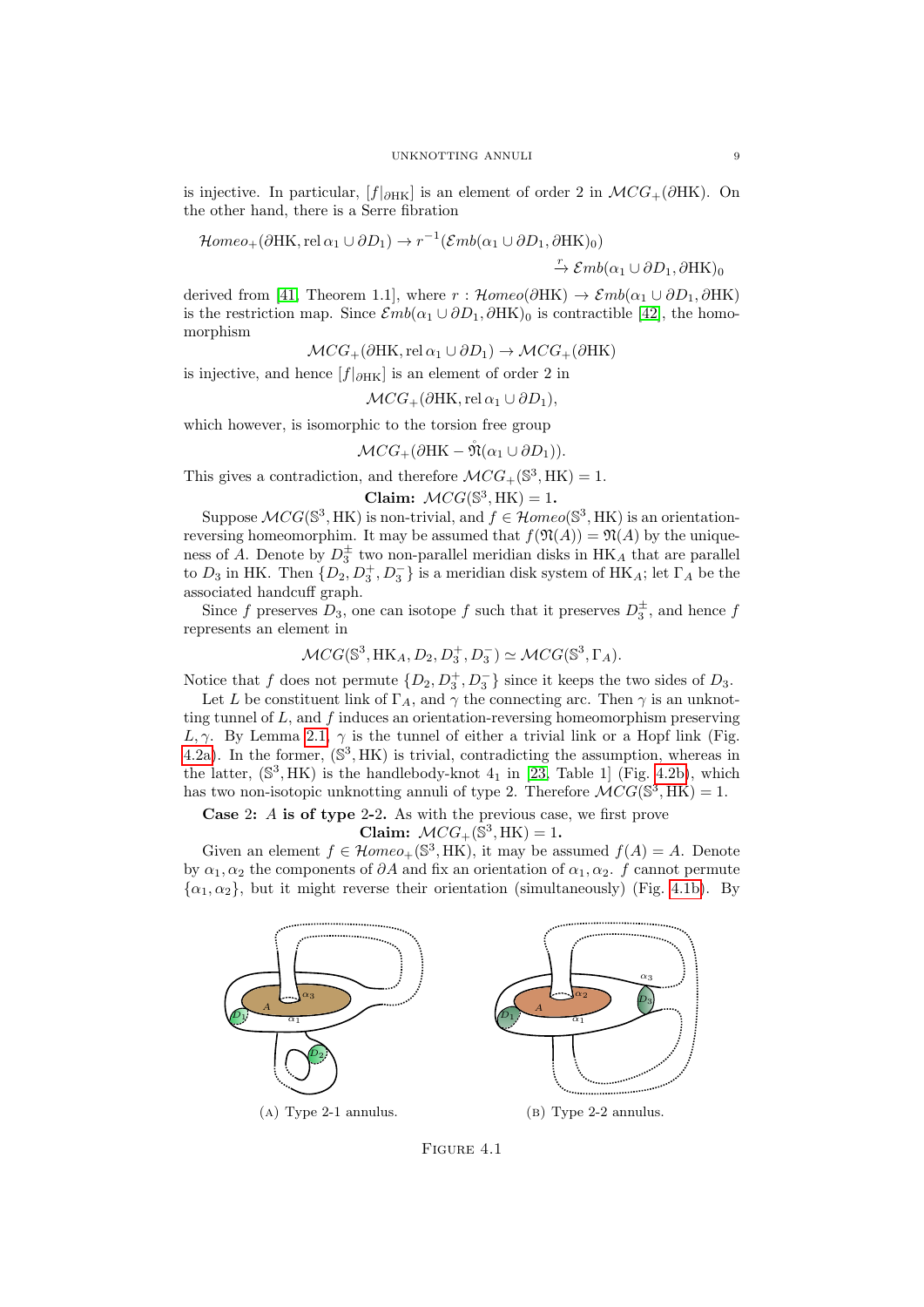

FIGURE 4.2

Theorem [2.6,](#page-3-3) [f] is a torsion element in  $\mathcal{M}CG_+(\mathbb{S}^3, \mathrm{HK})$ , so  $[f|_{\partial\mathrm{HK}}]$  is also a torsion element in  $\mathcal{M}CG_+(\partial HK)$  via the injection [\(4.4\)](#page-7-2).

Subcase 1: f preserves the orientation of  $\alpha_1, \alpha_2$ . Since the restriction of f

 $f|_{\partial \text{HK}} \in r^{-1}(\mathcal{E}mb(\alpha_1 \cup \alpha_2, \partial \text{HK})_0) \subset \mathcal{H}omeo_+(\partial \text{HK})$ 

induces a torsion element in

$$
\pi_0(r^{-1}(\mathcal{E}mb(\alpha_1 \cup \alpha_2, \partial \mathbf{HK})_0)),
$$

 $[f|_{\partial HK}]$  is a torsion element in  $\pi_0(\mathcal{H}omeo_+(\partial HK,\alpha_1,\alpha_2))$  by Lemma [2.2.](#page-2-1)

Now, consider the cutting homomorphism cut [\[10,](#page-10-5) Proposition 3.20]:

<span id="page-9-1"></span>
$$
0 \to  \to \mathcal{M}CG_+(\partial HK, \alpha_1, \alpha_2) \xrightarrow{\text{cut}} \mathcal{M}CG_+(\partial HK - \alpha_1 \cup \alpha_2), \qquad (4.5)
$$

where the Dehn twists  $t_i$  about  $\alpha_i$ ,  $i = 1, 2$  generate its kernel.

Since  $[f|_{\partial HK-\alpha_1\cup\alpha_2}]$  is a torsion element in  $\mathcal{M}CG_+(\partial HK-\alpha_1\cup \alpha_2)$ , and every non-trivial torsion element in  $MCG_{+}(\partial HK - \alpha_1 \cup \alpha_2)$ , the positive mapping class group of a four-times-punctured sphere, permutes some punctures,  $[f]_{\partial H\text{K}-\alpha_1\cup\alpha_2}]$ is the trivial element in  $MCG_+(\partial HK-\alpha_1\cup\alpha_2)$ . Thus by [\(4.5\)](#page-9-1),  $[f|_{\partial HK}]$  is trivial in  $MCG_{+}(\partial \text{HK}, \alpha_1, \alpha_2)$  as well. Thus f can be isotoped in  $\mathcal{H}omeo_{+}(\mathbb{S}^3, \text{HK}, \alpha_1, \alpha_2)$ such that  $f|_{\partial \text{HK}} = \text{id}$ . The fact [\[15\]](#page-11-24), [\[8,](#page-10-4) Lemma 2.3]

$$
\mathcal{M}CG_+(\mathrm{HK}, \mathrm{rel} \, \mathrm{HK}) = 1 = \mathcal{M}CG_+(E(\mathrm{HK}), \mathrm{rel} \, E(\mathrm{HK}))
$$

implies that f can be further isotoped to id in  $\mathcal{H}omeo_+(\mathbb{S}^3,rel\partial HK)$ , so  $[f] \in$  $MCG_{+}(\mathbb{S}^3, \mathrm{HK})$  is trivial.

Subcase 2: f reverses the orientation of  $\alpha_1, \alpha_2$ . The preceding argument implies that [f] is an element of order 2 in  $\mathcal{M}CG_+(\mathbb{S}^3, HK, \alpha_1, \alpha_2)$ , and hence

$$
[f|_{\partial \text{HK}-\alpha_1 \cup \alpha_2}] \in \mathcal{M}CG_+(\partial \text{HK} - \alpha_1 \cup \alpha_2)
$$

is an even element of order two. By Lemma [2.7,](#page-4-4) one can isotope  $f|_{\partial H K-\alpha_1\cup\alpha_2}$ such that it preserves a loop  $\alpha_3$  separating punctures induced by  $\alpha_1$  and punctures induced by  $\alpha_2$ . Following from the isotopy extension theorem [\[19,](#page-11-29) Theorem 2], it may be assumed that  $f|_{\partial HK}$  preserves  $\alpha_3 \subset \partial HK$ , which separates  $\alpha_1$  and  $\alpha_2$  and therefore bounds a separating meridian disk  $D_3$  as  $\alpha_2$  is the boundary of a meridian disk  $D_2$  (Fig. [4.1b\)](#page-8-0).

Let  $D_1$  be a meridian disk of HK disjoint from  $D_3$  with  $D_1 \cap \alpha_1$  a point. Then f can be isotoped in  $\mathcal{H}omeo_+(\mathbb{S}^3, \mathrm{HK}, \alpha_1, \alpha_2)$  such that f preserves  $D_i$ ,  $i = 1, 2, 3$ . Let  $D_2^{\pm}$  be non-parallel meridian disks of HK<sub>A</sub> that are parallel to  $D_2$  in HK. Then since it may be assumed that  $f(\mathfrak{N}(A)) = \mathfrak{N}(A)$  by the uniqueness of A, one can view f as an element in  $\mathcal{H}omeo_+(\mathbb{S}^3, \text{HK}_A, D_2^+\cup D_2^- \cup D_3)$ . Furthermore,  $f(D_2^{\pm})=D_2^{\mp}$ because f reverses the orientation of  $\alpha_2$ .

Denote by  $\Gamma_A$  the dual  $\theta$ -graph induced by  $(HK_A, D_2^+ \cup D_2^- \cup D_3)$ , and by K the constituent knot dual to  $D_2^{\pm}$ , and by  $\gamma$  the arc dual to  $D_3$ . Then  $\gamma$  is a tunnel

<span id="page-9-0"></span>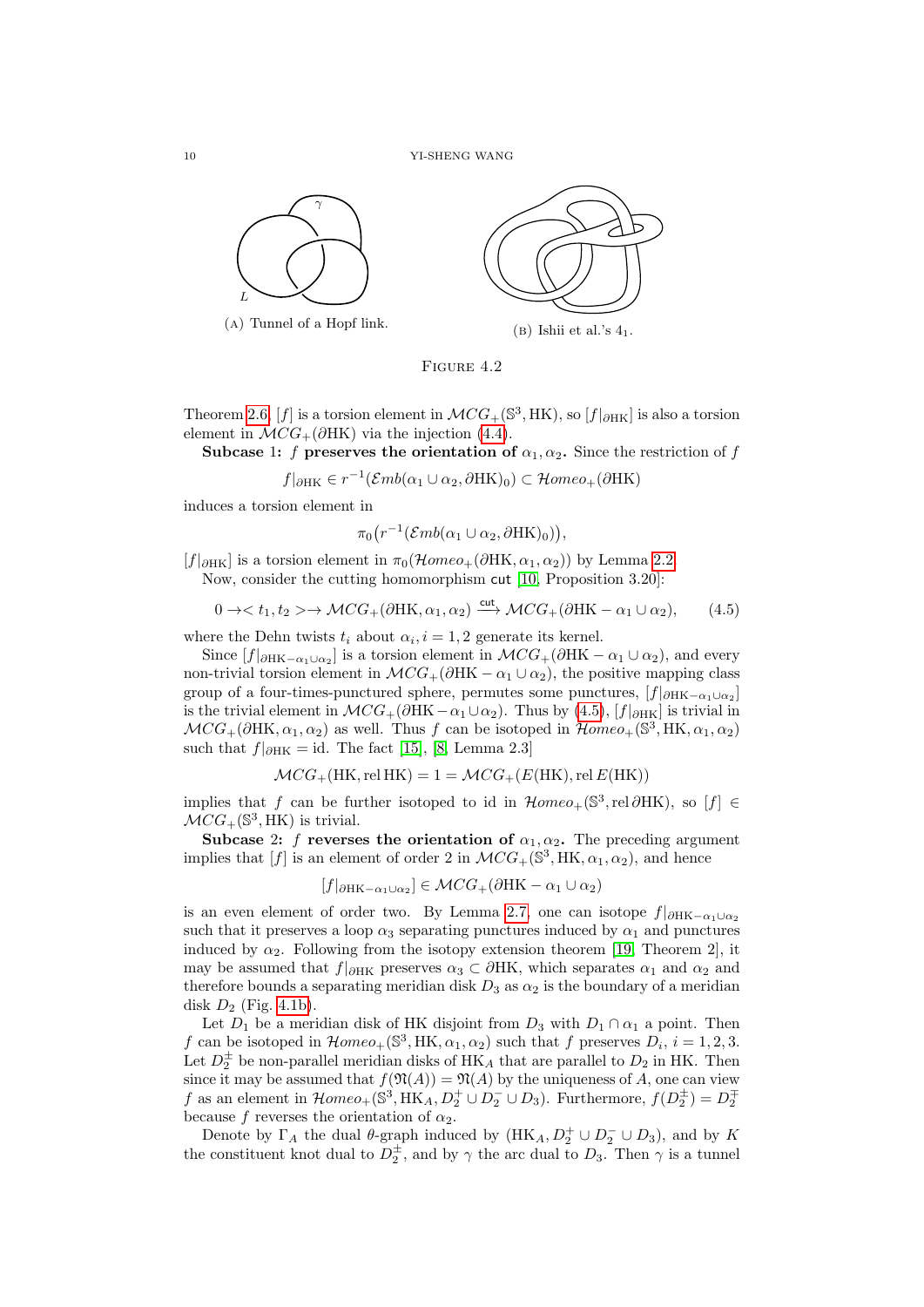of  $K$ . Via the isomorphism

$$
\mathcal{M}CG_+ (\mathbb{S}^3,\Gamma_A)\simeq \mathcal{M}CG_+ (\mathbb{S}^3,\mathrm{HK}_A,D_2^+\cup D_2^-\cup D_3),
$$

f can be isotoped such that it preserves  $K, \gamma$  and swaps two arcs of K. Applying Lemma [2.1,](#page-2-0) we see K is a 2-bridge knot and  $\gamma$  is the lower or upper tunnel, and by the classification of tunnels of a 2-bridge knot, HK is a regular neighborhood of the union of K and one of the four other tunnels [\[27\]](#page-11-30), contradicting  $(S^3, HK)$  is non-trivial.

# Claim:  $\mathcal{M}CG(\mathbb{S}^3, \text{HK}) = 1.$

Let  $f \in \mathcal{H}omeo(\mathbb{S}^3, HK)$  be orientation-reversing. It may be assumed that  $f(\mathfrak{N}(A)) = \mathfrak{N}(A)$ , and  $f^2$  is isotopic to id in  $\mathcal{H}omeo(\mathbb{S}^3, HK, \mathfrak{N}(A))$  by Lemma [2.4](#page-3-4) and [\(4.1\)](#page-7-3).

Denote by  $A^{\pm}$  the two annular components of  $\mathfrak{N}(A)\cap\partial\mathrm{HK}_A$ . Then  $[f]_{\partial\mathrm{HK}_A}$  and  $[f|_{\partial HK_A-A^+\cup A^-}]$  are of order two in  $\mathcal{M}CG(\partial HK, A^+\cup A^-)$  and  $\mathcal{M}CG(\partial HK_A A^+ \cup A^-$ , respectively, the latter being the mapping class group of a four-timespunctured sphere. Since f either swaps  $A^+, A^-$  or preserves them,  $[f|_{\partial HK_A-A^+\cup A^-}]$ is even.

By Lemma [2.7,](#page-4-4)  $f|_{\partial HK_A-A^+\cup A^-}$  can be isotoped such that it preserves a loop  $\alpha_0$  that separates one boundary component of  $A^+$  (resp. of  $A^-$ ) from the other. By the isotopy extension theorem [\[19,](#page-11-29) Theorem 2],  $f|_{\partial HK_A}$  can be isotoped in  $\mathcal{H}omeo(\partial \text{HK}_A, A^+ \cup A^-)$ , with  $f|_{A^+\cup A^-}$  fixed, such that  $f(\alpha_0) = \alpha_0$ .

Let  $D_2^{\pm} \subset HK_A$  be non-separating disks bounded by the core of  $A^{\pm}$ , and  $D_0$  a non-separating disk bounded by  $\alpha_0$ .  $\{D_2^+, D_2^-, D_0\}$  gives a meridian disk system of HK<sub>A</sub>, and f can be further isotoped in  $\mathcal{H}omeo(\mathbb{S}^3, \text{HK}_A)$  such that it preserves  $D_2^+\cup D_2^-$  and  $D_0$ . Denote by  $\Gamma_A$  the spatial graph associated to  $(HK_A, D_2^+, D_2^-, D_0)$ , and by K the constituent knot dual to  $D_2^{\pm}$ , and by  $\gamma$  the arc dual to  $D_0$ , which is a tunnel of K.

By Lemma [2.3,](#page-3-6) we have the isomorphism

$$
\mathcal{M}CG(\mathbb{S}^3, \Gamma_A) \simeq \mathcal{M}CG(\mathbb{S}^3, \text{HK}_A, D_2^+ \cup D_2^- \cup D_3),
$$

and hence f induces an orientation-reversing homeomorphism preserving  $K, \gamma$ . However, this implies  $\gamma$  is the tunnel of a trivial knot K by Lemma [2.1.](#page-2-0) In particular,  $D_2^{\pm}$  are primitive disks of the Heegaard splitting induced by  $\partial \text{HK}_A \subset \mathbb{S}^3$ ; therefore  $\overline{A}$  is  $\partial$ -compressible—or, in fact, (S<sup>3</sup>, HK) is trivial. Thus  $\mathcal{M}CG(\mathbb{S}^3, \text{HK}) = 1.$  □

### **REFERENCES**

- <span id="page-10-1"></span>[1] E. Akbus, A presentation for the automorphisms of the 3-sphere that preserve a genus two Heegaard splitting, Pacific J. Math. 236 (2008), 201–222.
- <span id="page-10-6"></span>[2] H. Bass, A. Lubotzky, Automorphisms of groups and of schemes of finite type, Israel J. Math. 44 (1983), 1–22.
- <span id="page-10-9"></span>[3] M. Boileau, M. Rost, H. Zieschang, On Heegaard decompositions of torus knot exteriors and related Seifert fibre spaces, Math. Ann. 279 (1988), 553–581.
- <span id="page-10-0"></span>[4] M. Boileau, B. Zimmermann, Symmetries of nonelliptic Montesinos links, Math. Ann. 277 (1987), 563–584.
- <span id="page-10-8"></span>[5] F. Bonahon, J.-P. Otal, Scindements de Heegaard des espaces lenticulaires, Ann. Sci. Ec. ´ Norm. Supér. **16** (1983), 451-466.
- <span id="page-10-2"></span>[6] S. Cho, Homeomorphisms of the 3-sphere that preserve a heegaard splitting of genus two, Proc. Am. Math. Soc. 136 (2008), 1113–1123.
- <span id="page-10-3"></span>[7] S. Cho, D. McCullough, Cabling sequences of tunnels of torus knots, Algebr. Geom. Topol. 9 (2009), 1–20.
- <span id="page-10-4"></span>[8] S. Cho, Y. Koda, Topological symmetry groups and mapping class groups for spatial graphs, Michigan Math. J. 62 (2013), 131–142.
- <span id="page-10-7"></span>[9] G. Dresden, P. Panthi, A. Shrestha, J. Zhang, Finite subgroups of the extended modular group, Rocky Mountain J. Math. 4 (2019), 1123–1127.
- <span id="page-10-5"></span>[10] B. Farb, D. Margalit, A Primer on Mapping Class Groups, Princeton University Press,  $(2011).$